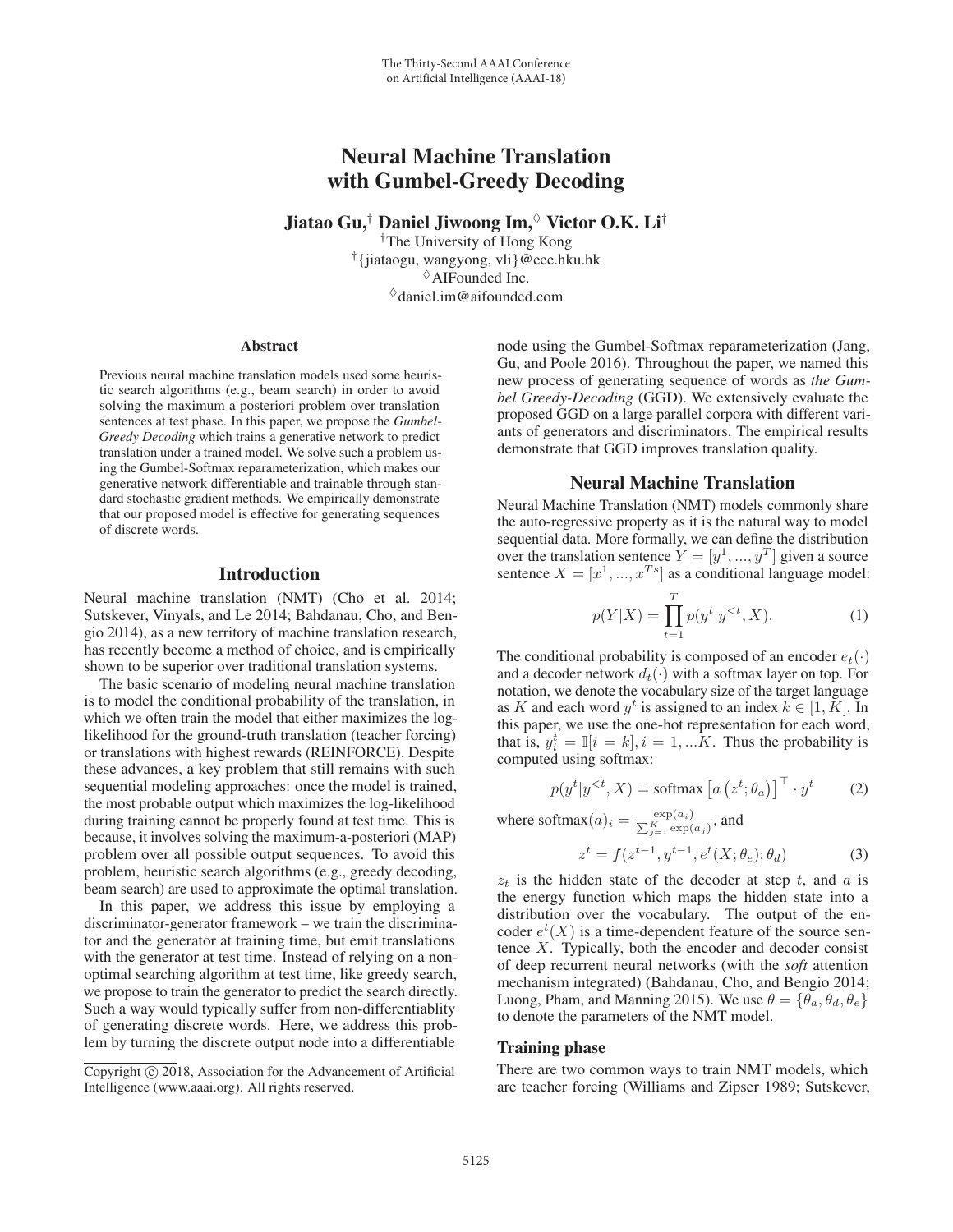Vinyals, and Le 2014; Bahdanau, Cho, and Bengio 2014) and REINFORCE (Williams 1992; Ranzato et al. 2015; Shen et al. 2015; Bahdanau et al. 2016) algorithms  $<sup>1</sup>$ .</sup>

In teacher forcing, the model is trained to maximize the conditional log-likelihood (MLE) of the ground-truth translation  $Y^*$  given the source sentence X. In contrast, the REINFORCE algorithm does not rely on the ground-truth translation, but it maximizes the expectation of a global reward function  $R$ . In an unified view, the gradients w.r.t the parameters  $\theta$  for both methods can be seen as:

$$
\mathbb{E}_{Y \sim \mathcal{M}} \left[ \frac{\partial}{\partial \theta} \log p_{\theta}(Y|X) \cdot R(Y) \right] \tag{4}
$$

where for teacher forcing,  $M$  is the empirical distribution on  $Y|X$  and  $R(Y) \equiv 1$ , while for REINFORCE, M is  $p_{\theta}$ itself and  $R$  is used to re-weight the gradients. The primary difference between teacher forcing and REINFORCE is that teacher forcing corrects the translation word-by-word based on the ground-truth prefix, whereas REINFORCE rewards the translated sentence as a whole. The training of teacher forcing is stable but it suffers from the local normalization property (Ranzato et al. 2015). Whereas, although REINFORCE does not have such a problem, it is known to be difficult to train due to the high variance in its gradients.

#### Test phase

At the test phase, our goal is to make the best translation of the source sentence possible. This process is also known as the *decoding* process. Ideally, we can use Maximum-a-Posteriori (MAP) to find a translation Y which maximizes  $\log p_{\theta}(Y | X)$ . Unfortunately, exact MAP inference is intractable due to the exponential complexity in searching. Therefore, we approximate the MAP inference based on some heuristic searchbased methods in practice:

Sampling & Greedy Decoding As the model is learned, we can directly perform sampling from the conditional distribution word-by-word, in which case the translation is stochastic. In contrast, rather than maximizing the log-likelihood for the entire translation, greedy decoding simply picks the most likely word at each time step  $t$ , resulting in a deterministic translation. However, it is inadequate in practice due to lack of future information.

Beam Search Beam search usually finds better translation by storing  $S$  hypotheses with the highest scores  $\prod_{t'=1}^{t} p(y^t | y^{). When all the hypotheses terminate, it$ returns the hypothesis with the highest log-probability. Despite its superior performance compared to greedy decoding, the computational complexity grows linearly w.r.t.  $|S|$ , rendering it less preferable in production environment.

#### Discriminator-Generator framework

The major discrepancy between training and testing time is that we cannot leverage the full power of our trained NMT

model during testing. Here, we propose to train a separate generative network that will reduce the potential mismatch between the training and testing phases. Let us first portray the training and test procedure in terms of the discriminatorgenerator framework as following:

- *NMT-discriminator* measures the log-likelihood at word level -  $\log p_{\theta}(Y|X)$  - given the source sentence X and a translation Y.
- *NMT-generator* generates the translation by taking the output of the word as an input to next step recursively -  $Y = G_{\phi}(X)$  - given the source sentence X. (G is usually a search-based method).

We train the generative network through a "GAN-like" discriminator-generator-framework, where the output of the NMT-generator2 gets fed to the NMT-discriminator (see Fig. 1 (b)). We propose to learn the parameters of generator  $\phi$  by maximizing the NMT discriminator's score,

$$
J(\phi) = \mathbb{E}_{Y \sim G_{\phi}} \log p_{\theta} \left( Y | X \right) \tag{5}
$$

and the gradient w.r.t  $\phi$  is computed using chain rule,

$$
\left. \frac{\partial \log p_{\theta} \left( Y | X \right)}{\partial Y} \right|_{Y = G_{\phi}(X)} \cdot \frac{\partial G_{\phi} \left( X \right)}{\partial \phi} \tag{6}
$$

In practice, we can set the initial parameters of the generator to be the same as the discriminator's parameters. Note that the discriminator and the generator share the same parameters, i.e.,  $\theta = \phi$ , and the generator is never trained in the traditional NMT framework.

Unfortunately, optimizing the generator with Eq. 5 and 6 involves operations, such as sampling or argmax, that are nondifferentiable w.r.t (discrete) words. Therefore, we cannot leverage the backpropagation algorithm (Rumelhart, Hinton, and Williams 1986). Here, we solve this problem by incorporating the Gumbel-Softmax relaxation into it(Section ).

#### Gumbel-Greedy Decoding

In this section, we show how to train the generator w.r.t the discriminator's output using the idea of *Gumbel-Greedy Decoding*, where we apply the Gumbel-Softmax based reparameterization trick in sampling of the NMT-generator. The main idea is to turn the stochastic node (the last layer of the generator network) into a differentiable function of the network parameters with an independent random variable.

#### Sampling as Gumbel-Greedy Decoding

The Gumbel-Max Trick (Gumbel 1954) transforms sampling from a categorical distribution to an optimization problem, and visa versa. That is to say,  $y \sim p_{\theta}(y|y^{\leq t}, X)$  = softmax(*a*) in Eq. 2 is equivalent to <sup>3</sup>:

$$
y = \operatorname{argmax}(g + a), g \sim \text{Gumbel i.i.d.} \tag{7}
$$

where  $argmax(x)_i = \mathbb{I}[x_i = max(x)]$ , and each element in  $g$  can be computed using the inverse transform sampling of an auxiliary random uniform variable  $u_i \sim U(0, 1)$ ,

<sup>&</sup>lt;sup>1</sup>For simplicity, previous efforts using reinforcement learning to train NMT are treated as variants of REINFORCE.

<sup>&</sup>lt;sup>2</sup>The term generator and decoder are used interchangeably.

<sup>&</sup>lt;sup>3</sup>We omit the time-step mark  $t$  for simplicity.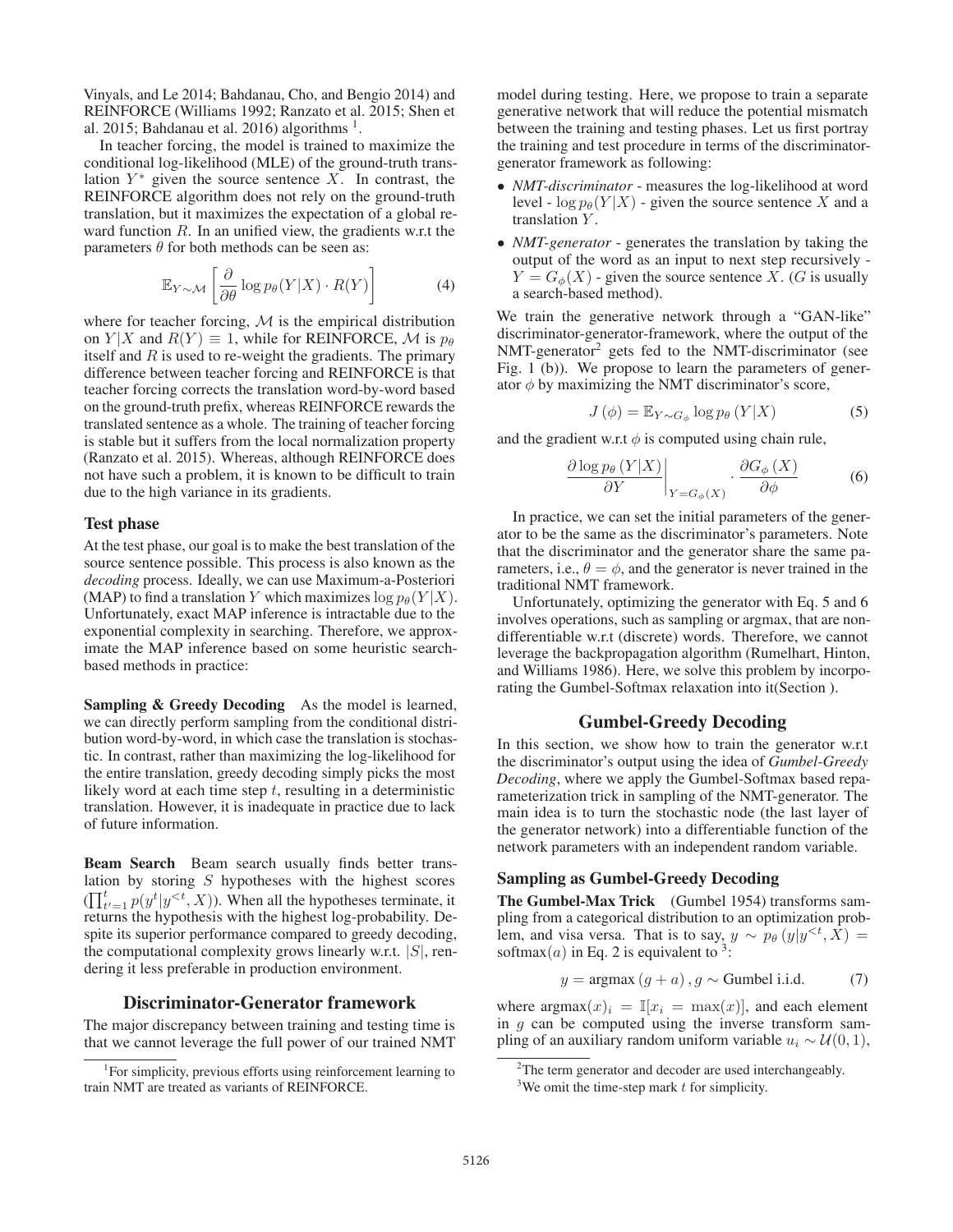

Figure 1: (a) An example illustrating the two functions of a NMT model: *discriminator* and *generator*, (b) An illustration of computational flow for the training of *Gumbel-Greedy Decoding*. The cost function uses the same architecture of the generator to compute the log-likelihood.

 $g_i = -\log(-\log(u_i))$ . Since the Gumbel noise g and sampled words are independent, we can simply break down the sampling into a two-step process:

- Sample a noise  $g_t$  from Gumbel distribution at each step;
- Perform the greedy decoding based on a noise-biased distribution in Eq. 7.

Note that the Gumbel-max trick does not change the nondifferentiability of sampling,

Gumbel-Softmax Relaxation (Maddison, Mnih, and Teh 2016; Jang, Gu, and Poole 2016) proposed a reparameterization trick for discrete random variables based on Gumbel-Softmax where

$$
\hat{y} = \text{softmax}((g+a)/\tau), g \sim \text{Gumbel i.i.d.} \tag{8}
$$

where  $\tau \in (0, \infty)$  is the temperature. The softmax function approaches argmax operations as  $\tau \to 0$ , and it becomes uniform when  $\tau \to \infty$ . Thus, the samples are no longer one-hot vectors. With the Gumbel-Softmax relaxation, we can easily derive the partial gradient estimator  $\partial \hat{y}/\partial a$  of Gumbel-Softmax as:

$$
\frac{\partial \hat{y}_i}{\partial a_j} = \hat{y}_i \left( \delta_{ij} - \hat{y}_j \right) / \tau \tag{9}
$$

where  $\delta_{ij} = \mathbb{I}[i = j]$ . This allows us to train the NMT model using the backpropagation algorithm. Note that according to Eq. 9,  $\lim_{\tau \to 0} [\partial \hat{y}_i / \partial a_j] = 0$  (or  $\pm \infty$  if more than 2 words achieve the maximum energy simultaneously), which makes training with backpropagation impossible for  $\tau \to 0$ .

Straight-Through (ST) Gumbel Nonetheless, there still remains a challenge to overcome before we can apply Gumbel-Softmax reparameterization to NMT. In language

modeling, the embedding vector is chosen from the look up table based on the generated word, and is emitted in the next time step. However, the Gumbel-Softmax relaxation leads to a mixture of embedding vectors, in turn causing a mixing error. Furthermore, such mixing errors get accumulated over time as the errors are propagated forwards through the recurrent neural network. This causes future word generation to deteriorate even with a small temperature  $\tau$ , especially when we are using a pre-trained model.

In order to avoid the problem of mixing and propagating word embedding errors over time, we apply *the straightthrough* version of the Gumbel-Softmax estimator (Jang, Gu, and Poole 2016), or called ST-Gumbel. During the forward phase, we use the Gumbel-Max in Eq. 7, while computing the gradient of the Gumbel-Softmax in Eq. 9, i.e.,  $\hat{y}_t$  in Eq. 9 is replaced by  $y_t$  in Eq. 7. Obviously, the ST-Gumbel estimator is biased due to the sample mismatch between the forward and backward passes. However, we find that it works empirically.

Learning By putting all together, we can derive the basic learning algorithm for Gumbel-greedy decoding. We estimate the gradient from a differentiable cost function  $R(Y)$ w.r.t.  $\phi$ :

$$
\mathbb{E}_{Y \sim G_{\phi}} \left[ \frac{\partial}{\partial \phi} R(Y) \right] \approx \mathbb{E}_{g \sim P} \left[ \frac{\partial R}{\partial Y} \frac{\partial \hat{Y}}{\partial \phi} \right]
$$
(10)

where we use  $P$  to represent the noise distribution over all time steps. From the equation, it is clear that such approximation holds by assuming  $\partial Y/\partial \hat{Y} \approx 1$  which however is not always true. In practice, we can use any differentiable cost function that evaluates the goodness of the generation output. For instance, a fixed language model, a critic that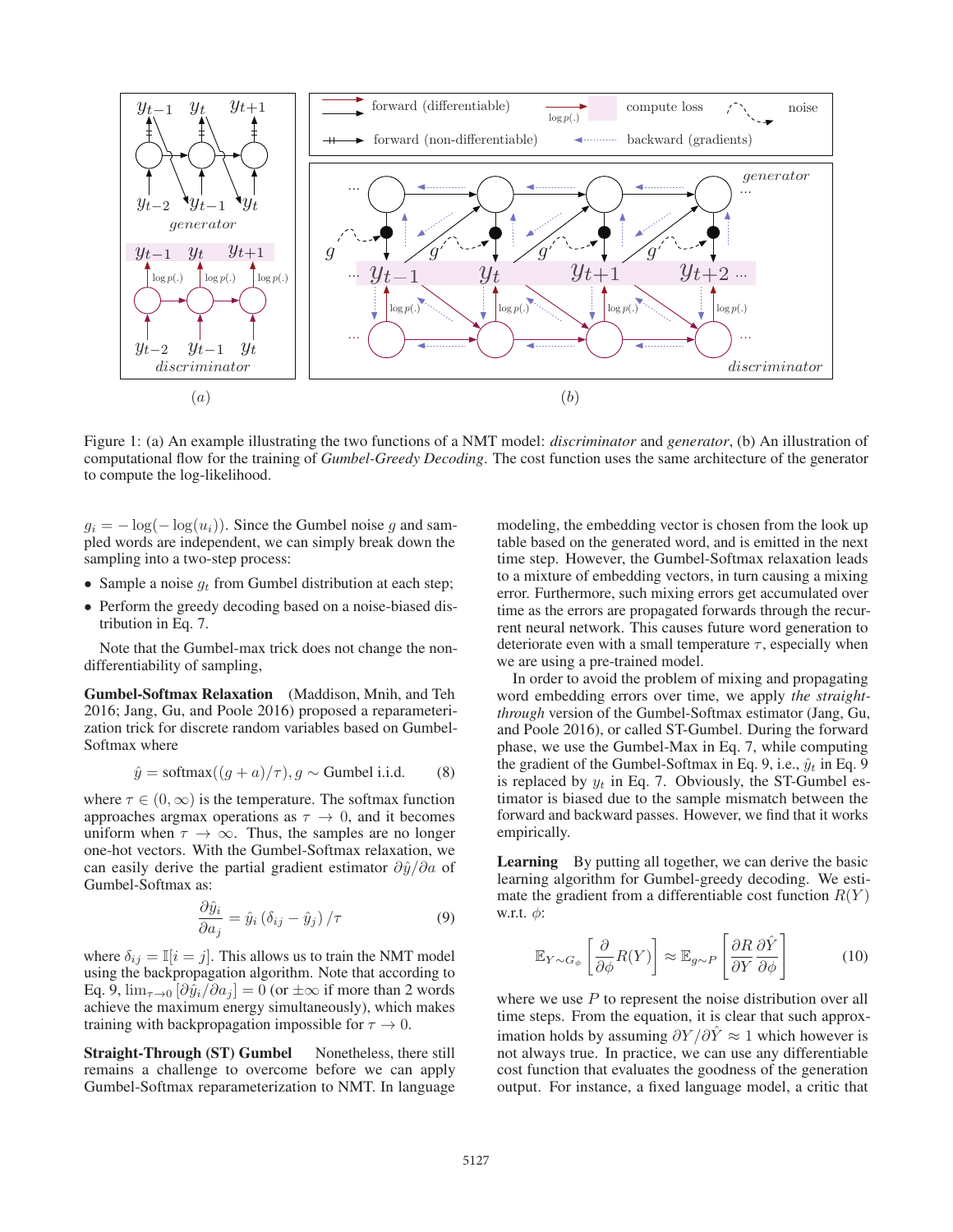predicts BLEU scores, or the NMT-discriminator (Eq. 5). We will discuss this in later sections.

## Arbitrary Decoding Algorithms as Gumbel-Greedy Decoding

Inference on Gumbel The Gumbel-Max trick indicates a general formulation that can present any decoding algorithms as Gumbel-Greedy Decoding:

$$
y = \operatorname{argmax}(g + a), g \sim Q \tag{11}
$$

where Q represents a special distribution that generates this word, which is typically unknown. Note that when we choose  $Q = P$ , the decoding algorithm degenerates into sampling. However, as discussed in (Maddison, Tarlow, and Minka 2014), given the trajectory of decoded words, we can efficiently infer its corresponding Gumbel noise  $g$  using a topdown construction algorithm as  $q = q^* - a$ , and:

$$
g_i^* = \begin{cases} g', & y_i \text{is selected} \\ g' - \log \left[ 1 + e^{g' - \tilde{g}_i} \right], \text{otherwise} \end{cases}
$$
 (12)

where

$$
\tilde{g}_i = -\log(-\log(u_i)) + a_i, u_i \sim \mathcal{U}(0, 1)
$$

and the "top-gumbel"

$$
g' = -\log(-\log(u)) + \log\left(\sum_{i} \exp(a_i)\right), u \sim \mathcal{U}(0, 1)
$$

Such inference is a special case of the core top-down algorithm of A\* sampling.

Learning The above inference algorithm shows that, after running any decoding algorithm  $G_{\phi}(X)$  (e.g. greedy decoding, beam search, etc.), we can always infer corresponding noise  $g^t$  at each time step. Although in such cases the inferred noise does depend on the translation, which breaks the requirement of reparameterization trick, the decoding methods we use are usually deterministic methods. That is,  $p(g, Y|X) \approx p(g|X)p(Y|X)$ . It is possible to train the deterministic generator as an equivalent Gumbel-greedy decoding using Eq. 10.

## Gumbel-Greedy Decoding for Discriminator-Generator Framework

We can finally conclude the learning algorithm for the proposed Discriminator-Generator framework using GGD, by simply setting the discriminator's output  $\log p_{\theta}(Y|X)$  as the cost function in Eq. 10, as shown in Fig 1(b), where we illustrate the computational flow of the whole framework. Note that the non-dfferentiable path is replaced by a differentiable path with an additional noise due to GGD, and gradient (though biased) flows can freely go through both directions of the discriminator and the generator, sufficiently communicating all useful information for learning. The overall algorithm for learning with GGD is found in Algorithm 1.

With Regularization One issue we observed in practice is that, directly optimizing the discriminator's output is not stable for learning the generator with GGD. Fortunately, we can stabilize the optimization by adding an entropy term in the cost function w.r.t  $\phi$ :

$$
\mathbb{E}_{G_{\phi}}\left[\log p_{\theta}\left(Y|X\right)\right]-\mathbb{E}_{G_{\phi}}\left[\log p_{\phi'}\left(Y|X\right)\right]
$$
(13)

where we use  $\phi'$  to represent a copy of the current parameters  $\phi$  and make it as a "discriminator". Note that gradients w.r.t  $\phi$  will not flow into  $\phi'$ .

Adversarial Learning Even though it is possible to learn the generator with a fixed discriminator, the proposed framework also allows to optimize both the discriminator and the generator in an adversarial way (Goodfellow et al. 2014). In particular, we take a similar formulation of the energy-based generative adversarial nets (Zhao, Mathieu, and LeCun 2016) where in our case we use the discriminator's output as the energy to distinguish the ground-truth translation and the generator's generation, w.r.t  $\theta$ :

$$
\mathbb{E}_D\left[\log p_\theta\left(Y|X\right)\right] - \mathbb{E}_G\left[\log p_\theta\left(Y|X\right)\right] \tag{14}
$$

where  $D$  is the empirical distribution of real translation. In practice, we alternate the training of the generator and the discriminator iteratively.

|     | <b>Algorithm 1 Gumbel-Greedy Decoding</b>                                                    |  |  |  |  |  |  |  |
|-----|----------------------------------------------------------------------------------------------|--|--|--|--|--|--|--|
|     | <b>Require:</b> discriminator $p_{\theta}$ , generator $G_{\phi}$ , $N_d \geq 0$ , $N_q > 0$ |  |  |  |  |  |  |  |
|     | 1: Train $\theta$ using MLE/REINFORCE on training set $D$ ;                                  |  |  |  |  |  |  |  |
|     | 2: Initialize $\phi$ using $\theta$ ;                                                        |  |  |  |  |  |  |  |
|     | 3: Shuffle D twice into $D_{\theta}$ and $D_{\phi}$                                          |  |  |  |  |  |  |  |
|     | 4: while stopping criterion is not met do                                                    |  |  |  |  |  |  |  |
| 5:  | <b>for</b> $t = 1 : N_q$ <b>do</b> <i>II learn the generator</i>                             |  |  |  |  |  |  |  |
| 6:  | Draw a translation pair: $(X, \_) \sim D_{\phi};$                                            |  |  |  |  |  |  |  |
| 7:  | Obtain $Y, \hat{Y} = \text{GUMBELDEC}(G, X)$                                                 |  |  |  |  |  |  |  |
| 8:  | Compute forward pass $\sim X, Y$ with Eq. 13                                                 |  |  |  |  |  |  |  |
| 9:  | Compute backward pass $\sim X, \hat{Y}$ , update $\phi$                                      |  |  |  |  |  |  |  |
| 10: | for $t=1$ : $N_d$ do<br><i>Il learn the discriminator</i>                                    |  |  |  |  |  |  |  |
| 11: | Draw a translation pair: $(X, Y^*) \sim D_\theta$ ;                                          |  |  |  |  |  |  |  |
| 12: | Obtain $Y_{, -} = \text{GUMBELDEC}(G, X)$                                                    |  |  |  |  |  |  |  |
| 13: | Compute forward pass $\sim X, Y, Y^*$ with Eq. 14                                            |  |  |  |  |  |  |  |
| 14: | Compute backward pass $\sim X, Y, Y^*$ , update $\theta$                                     |  |  |  |  |  |  |  |
|     | <b>Function:</b> GUMBELDEC( $G, X$ )                                                         |  |  |  |  |  |  |  |
|     | 1: if $G = 'sampling'$ then                                                                  |  |  |  |  |  |  |  |
| 2:  | Sample $g \sim$ Gumbel i.i.d.                                                                |  |  |  |  |  |  |  |
| 3:  | Obtain Y, $\hat{Y}$ with Eq. 7 and Eq. 8                                                     |  |  |  |  |  |  |  |
|     | 4: else                                                                                      |  |  |  |  |  |  |  |
| 5:  | Obtain $Y = G(X)$                                                                            |  |  |  |  |  |  |  |
|     | Infer $g$ with Eq. 12<br>6:                                                                  |  |  |  |  |  |  |  |
| 7:  | Obtain $\hat{Y}$ with Eq. 8                                                                  |  |  |  |  |  |  |  |
|     | 0. Determ $V \hat{V}$                                                                        |  |  |  |  |  |  |  |

8: Return  $Y, \hat{Y}$ 

## **Experiments**

## Experimental Setup

Dataset We consider translating – Czech-English (Cs-En) and German-English (De-En) – language pairs for both directions with a standard attention-based neural machine translation system (Bahdanau, Cho, and Bengio 2014). We use the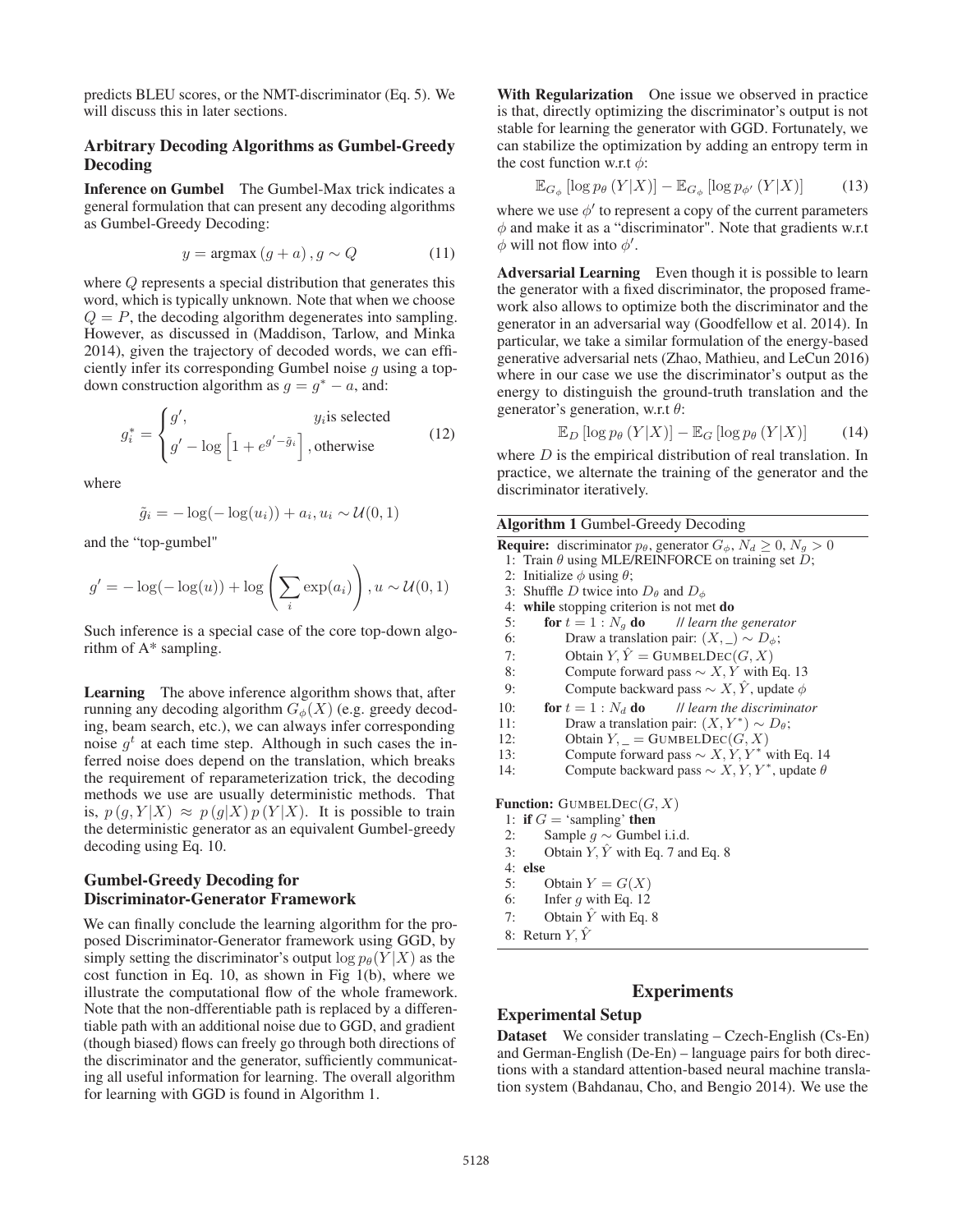parallel corpora available from WMT' $15<sup>4</sup>$  as a training set. We use newstest-2013 for the validation set to select the best model according to the BLEU scores and use newstest-2015 for the test set. All the datasets were tokenized and segmented into sub-word symbols using byte-pair encoding (BPE) (Sennrich, Haddow, and Birch 2015). We use sentences of length up to 50 subword symbols for teacher forcing and 80 symbols for REINFORCE, GGD and testing.

Architecture We implement the NMT model as an attention-based neural machine translation model whose encoder and decoder recurrent networks have 1,028 gated recurrent units (GRU, Cho et al., 2014) each. For the encoder, a bidirectional RNN is used and we concatenate the hidden states from both directions to build the context at each step. For the decoder, a single layer feed-forward neural network (512 hidden units) is used to compute the attention scores. Both source and target symbols are projected into 512-dimensional embedding vectors. The same architecture is shared by the NMT-discriminator and the NMT-generator.

Baselines We set our baseline to be NMT model trained with teacher forcing and REINFORCE algorithm. Our NMT model was trained with teacher forcing method (Maximum Likelihood) for approximately 300,000 updates for each language pairs. These networks were trained using Adadelta (Zeiler 2012). We further fine-tuned these models using REINFORCE with a smoothed sentence-level BLEU (Lin and Och 2004) as reward following similar procedures in (Ranzato et al. 2015). We denote the former trained model as  $\theta_{ML}$  and the additionally trained model using REINFORCE as  $\theta_{RL}$ .

Additionally, we explored the Straight-Through (ST) estimator (Bengio, Léonard, and Courville 2013; Chung, Ahn, and Bengio 2016) and compared with the ST-Gumbel that GGD uses for passing the gradients. The difference between the two is that, we use the output distribution softmax  $\left( \frac{a}{\tau} \right)$ instead of softmax $((g + a)/\tau)$  in Eq. 8 in the original ST estimator. The ST estimator, as a special case of ST Gumbel estimator, is independent of the choice of the selected word in the forward pass.

**Pre-training** In our experiments, we use pre-trained models from the baseline  $\theta_{ML}$  for the discriminative networks for training generative (decoding) network. It is possible to start a generator  $\phi$  from scratch for generating translation, and yet it has been shown to be effective if the generator is continually learned from the initialization of a pretrained discriminator (Ranzato et al. 2015; Shen et al. 2015; Bahdanau et al. 2016; Lamb et al. 2016). Because our learning algorithm requires sampling from the generator, the searching space is extensive for a randomly initialized generator to output any meaningful translation to learn from. In our experiments, we observed that initializing the parameter of the generator  $\phi = \theta_{ML}$  worked consistently better whether we choose a stochastic generator for sampling or a deterministic one for greedy decoding.



Figure 2: Comparison of greedy BLEU scores on the validation set of Cz-En, achieved by two generators that are learned to optimize a discriminator initially trained with teacher forcing. "GAN" refers to the discriminator being iteratively trained together with the generator, while "fixed D" refers to the discriminator being fixed. The straight black line and the black dashed lines are the BLEU scores achieved by the baseline models learned with teacher forcing and REINFORCE.

Learning of GGD We report the results of generator trained with sampling and greedy decoding, respectively based on Eq. 13. We find that learning using RMSProp (Tieleman and Hinton 2012) is most effective with the initial learning rates of  $1 \times 10^{-5}$ . It is also possible to continually learn the discriminator according to Eq. 14. The generator usually gets updated much more than the discriminator. In our experiments, we used 10 updates for the generator for every discriminator's update.

We denote GGD-GAN for the model where the discriminator and the generator is jointly trained. We denote GGD-Fixed-D for the model where only the generator is trained with fixed discriminator.

#### Results and Analysis

In our first experiment, we examine whether the GGD-GAN is more effective compare to GGD-fixed D. Fig. 2 presents the results of training based on both sampling and greedy methods. We observe that both GGD-GAN and GGD-Fixed-D give much higher than the two baseline models,  $\theta_{ML}$  and  $\theta_{RL}$ , by  $\approx$  +1.3 and  $\approx$  +0.6 respectively. Furthermore, the curves in Fig 2 shows that we get the best validation BLEU score when the discriminator is trained together with a stochastic generator with a adversarial loss. The reason why GAN style of training works better than the fixed discriminator training is because, we cannot get any additional information that helps the generator when we are just training the generator (see the blue curve in Fig. 2) when we start with the same generator and the discriminator.

Importantly, we notice that the generator with GGD always improves the score compared to the original model. This illustrates that even when the trained discriminator is not optimal, the discriminator can be jointly trained with

<sup>4</sup> http://www.statmt.org/wmt15/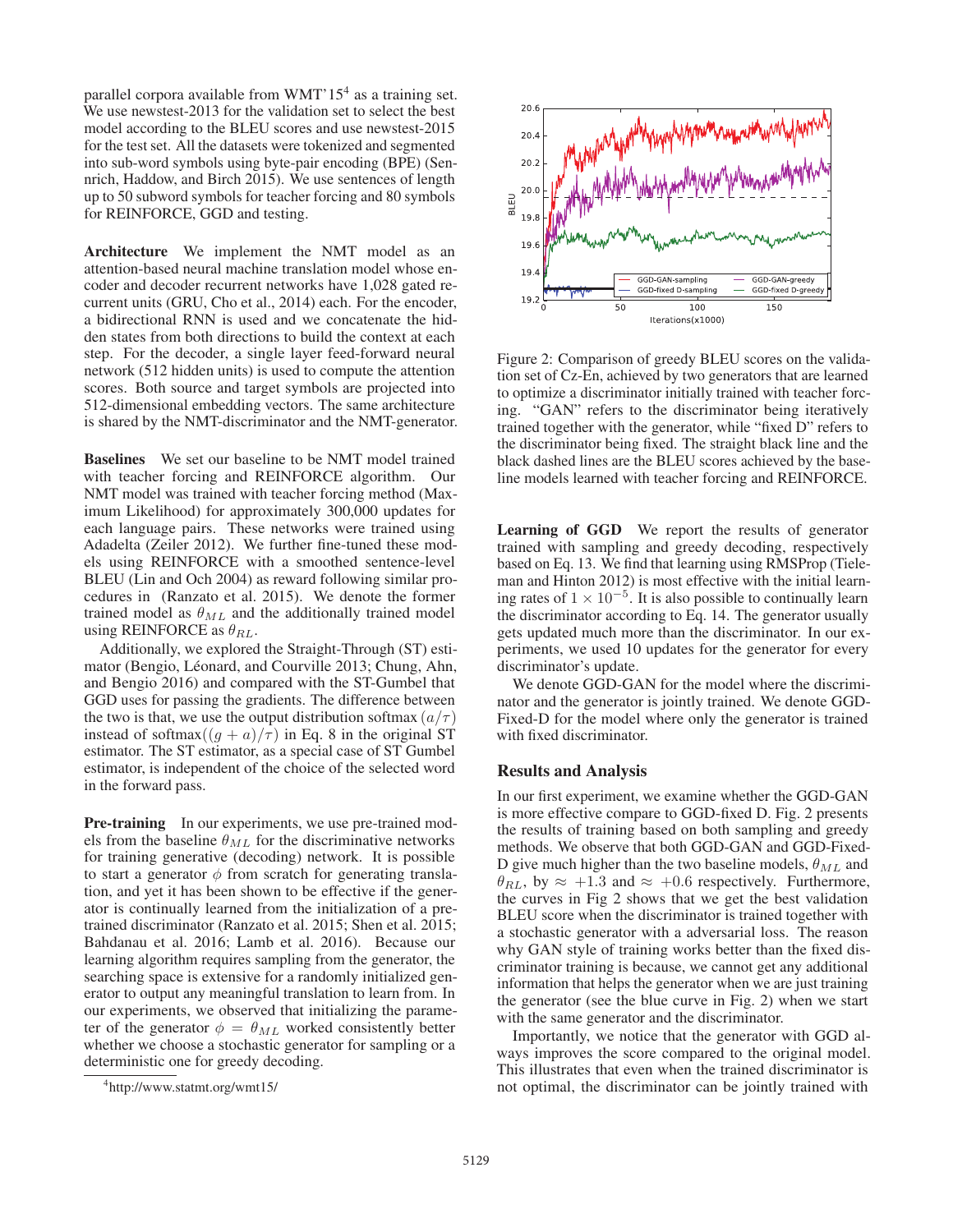

Figure 3: Comparison of greedy BLEU scores on the validation set of Cs-En. Both (a) and (b) are achieved by stochastic generators that are learned to optimize a discriminator trained with REINFORCE. (c) shows the comparison of learning the generator of greedy decoding w.r.t. the teacher-forcing discriminator; (d) shows the comparison of learning the generator of sampling w.r.t. the REINFORCE discriminator. For all sub-figures, the black straight line and the black dashed line mean the BLEU scores achieved by the baseline models learned with teacher forcing and REINFORCE, respectively.

the generator again to achieve better score. In fact, just by training greedy decoding on generator enhances the BLEU score as shown in Fig. 3 green curve. Finally, we get the most improvement when we use GGD with sampling instead of GGD with greedy decoding.

Importance of Regularization We experimentally demonstrate the effectiveness of entropy regularization from Section . Fig. 3 (b) presents the performance with and without the entropy regularization term. This figure illustrates that the generator drops dramatically and only optimize the discriminator when the entropy term is removed. We hypothesize that one reason could be that the output distribution of a pretrained generator became highly peaked, and therefore, it is sensitive to small changes. Thus, just relying on a discriminator network, which act as a positive force that *pushes* the distribution go to a better direction is not sufficient. Rather, we need the regularizer that act as a negative force, which distributes the probability mass, is necessary. Lastly, we also note that Eq. 13 can also be seen as the minimizing the Kullback-Leibler (KL) divergence between  $p_{\phi}$  and  $p_{\theta_{RL}}$  and it achieves the optimal as  $p_{\phi} = p_{\theta_{RL}}$ .

The sensitivity analysis w.r.t the temperature  $\tau$  One of the extra hyperparameter that is added from GGD is the Gumbel-Softmax temperature  $\tau$  rate. Here, we explore how the changes in the temperature effect the performance. The four different temperature rates  $\{5, 0.5, 0.05, 0.005\}$  were used in the experiment.

The curves in Fig. 3 (a) demonstrate that the best result is achieved when  $\tau = 0.5$ . A smaller  $\tau$  leads to a vanishing gradient problem. In contrast, a larger  $\tau$  also leads to unstable training. We see that the performance curve drops dramatically at  $\tau = 5$ . We speculate that this is due to the bias in the estimator. As the bias inside the estimator depends on the amount of forward-backward mismatch  $\Delta y = y - \hat{y}$ , which is proportional to the temperature we use. Jang, Gu, and Poole (2016) suggests to anneal the temperature over the training time. However, we did not find the annealing technique help in practice at least for NMT. All of our models were trained with temperature rate of 0.5 in the other experiments.

ST versus ST-Gumbel Last but not least, we compared the original Straight-Through (ST) estimator (Bengio, Léonard,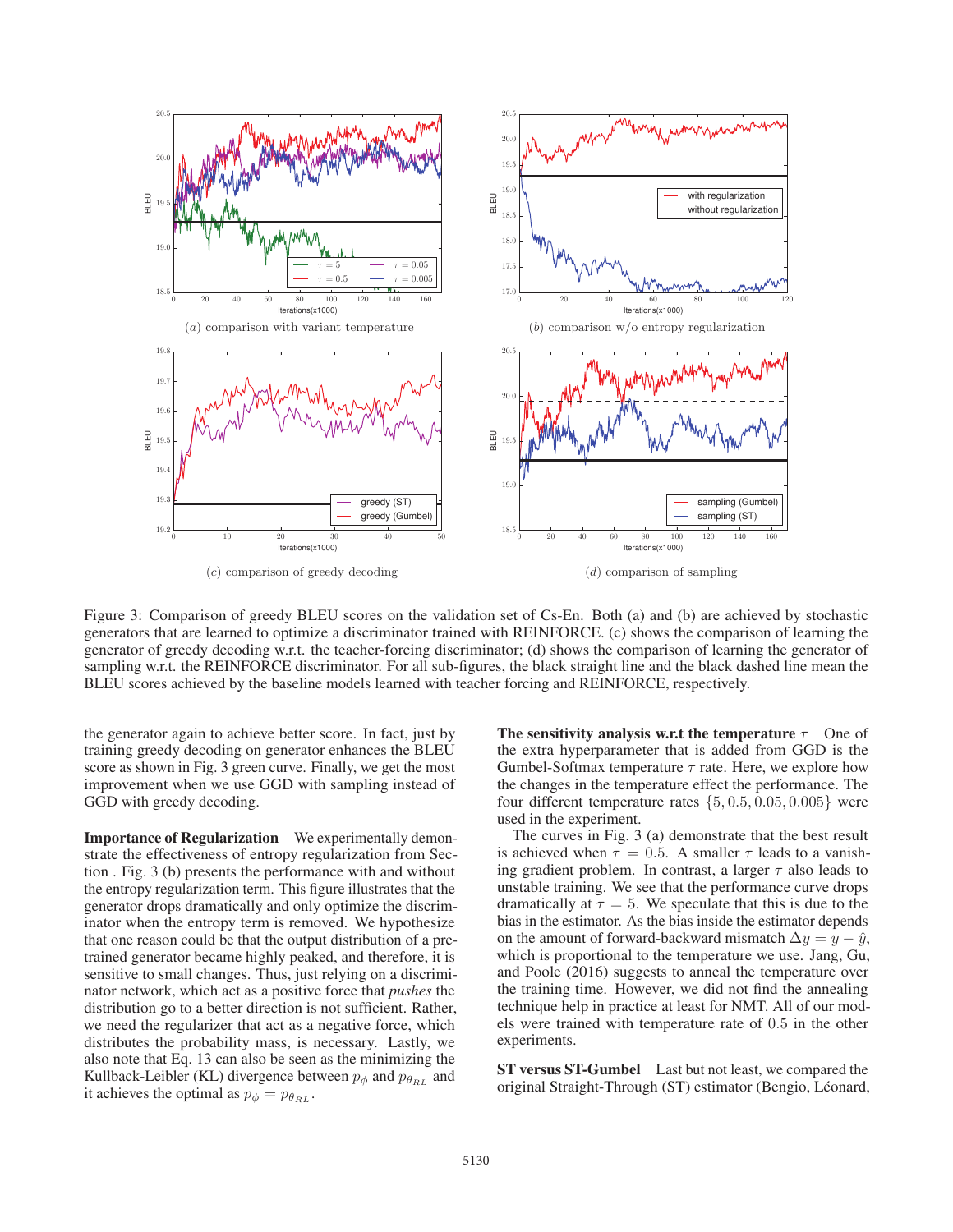| SRC   | Izraelské děti se po válce v Gaze vrací do školy                                                           |
|-------|------------------------------------------------------------------------------------------------------------|
| REF   | Israeli Children Return to School After Gaza War                                                           |
| MLE   | Israeli children, after the war in Gaza, go back to school                                                 |
| GGD   | Israeli children return to school after the Gaza war                                                       |
| SRC   | Podle mých informací se takové pušky vyráběly až ke konci války.                                           |
| REF   | When we got close to the clay bottom, we reached a barrel, "Radomil Novák recalled.                        |
| MLE   | We came to the barrel as we approached the clay day, 'said Radomil Novák.                                  |
| GGD   | We were on the gun when we got close to the clay day, ' said Radomil Novák.                                |
| SRC - | Jde o další ze série podobných zkoušek, které izolovaný severokorejský režim provedl v posledních týdnech. |
| REF   | This year North Korea carried out an unusually high number of rocket and artillery tests.                  |
| MLE   | North Korea, this year, was unusually large in missiles and artillery tests.                               |
| GGD   | North Korea, this year, was unusually large amounts of the rocket and artillery tests.                     |

Figure 4: Three Cs-En examples in which the difference between the MLE and the GGD-GAN is large.

|             | Model      | DE-EN | EN-DE | <b>CS-EN</b> | EN-CS |
|-------------|------------|-------|-------|--------------|-------|
|             | MLE        | 21.63 | 18.97 | 18.90        | 14.49 |
| Greedy      | RL         | 22.56 | 19.32 | 19.45        | 15.02 |
|             | GGD        | 23.27 | 19.81 | 20.62        | 16.04 |
|             | <b>MLE</b> | 24.46 | 21.33 | 21.20        | 16.20 |
| <b>Beam</b> | RL         | 25.12 | 22.13 | 21.92        | 17.02 |
|             | GGD        | 25.32 | 21.97 | 22.47        | 17.64 |

Table 1: The greedy decoding and the beam-search performance of models trained with GGD-GAN against MLE and REINFORCE (referred to RL). BLEU scores are calculated on the test sets.

and Courville 2013; Chung, Ahn, and Bengio 2016) with ST-Gumbel. Since ST is just a special case of ST-Gumbel, we can run all the experiments in the same way and simply drop the Gumbel noise term when computing the backward pass. As shown in Fig. 3 (c) and (d), we have two experiments using these two estimators, training greedy decoding and sampling, respectively.

We observe that ST-Gumbel works better than the original ST estimator in both cases, especially when training the generator with sampling. This is because the backward pass of the ST-estimator is independent of the word that we choose in the forward pass. This is especially problematic for sampling-based compare to greedy-based, because we can get a sampled word that has a relatively small probability in the output distribution. In contrast, the ST-Gumbel always sets the selected word with the highest score in the Gumbel-Softmax (Eq. 8) by adding the noise. Consequently, this reduces the bias compared with the ST-estimator and makes the learning more stable.

Final Results Based on the above experiments, we find the most proper training setting for GGD is when we i) jointly training the discriminator and the generator, and ii) use sampling-based generator with additional entropy regularization. We report the final performance on all four language pairs with these settings in Table 1 Both BLEU scores of greedy decoding and beam-search (size=5) are reported. It is clear that the generators trained with the proposed GGD algorithm can consistently outperforms the baseline models in the most of the cases. Examples of the proposed GGD-GAN that outputs better translation results can be found in Fig. 4.

## Related Work

There has been several work on training to solve decoding problem in NLP (Shen et al. 2015; Ranzato et al. 2015; Wiseman and Rush 2016). Recently, there has been a work that came out independently of ours on learning to decode. Li, Monroe, and Jurafsky (2017) proposed to train a neural network that predicts an arbitrary decoding objective given a source sentence and a partial hypothesis or a prefix of translation. They use it as an auxiliary score in beam search. For training such a network, referred to as a Q network in their paper, they generate each training example by either running beam search or using a ground-truth translation (when appropriate) for each source sentence. This approach allows one to use an arbitrary decoding objective, and yet it still relies heavily on the log-probability of the underlying neural translation system in actual decoding.

The proposed framework and the GGD algorithm are also directly motivated by Generative Adversarial Networks (GANs), which are one of the popular generative models that consist of discriminative and generative networks (Goodfellow et al. 2014). Energy-based GAN was later introduced, which uses the energy as the score function rather than binary score (i.e., predicting whether the input is real or fake) (Zhao, Mathieu, and LeCun 2016). The GAN style of training has been widely applied in vision domain (Radford, Metz, and Chintala, 2015; Im et al., 2016a,b). There are only few works where GAN style of training is applied to sequential modeling (Yu et al. 2016; Kusner and Hernández-Lobato 2016) and machine translation. To the best of our knowledge, we are the first to apply Gumbel-softmax relaxation in a generator-discriminator framework for training neural machine translation. The closest work to ours is (Kusner and Hernández-Lobato 2016), which applies GAN for modeling simple sequences, and they also applied the Gumbel-Softmax to GAN. However, their problem setup and the training framework differ from ours in a sense that, i) their discriminator is exactly the same as the classical GAN, whereas our GAN is more close to the energy-based GAN; ii) they only apply to synthetic dataset, whereas we apply it to NMT with a large scale parallel corpora. The application of Gumbel distribution can also be seen in (Papandreou and Yuille 2011).